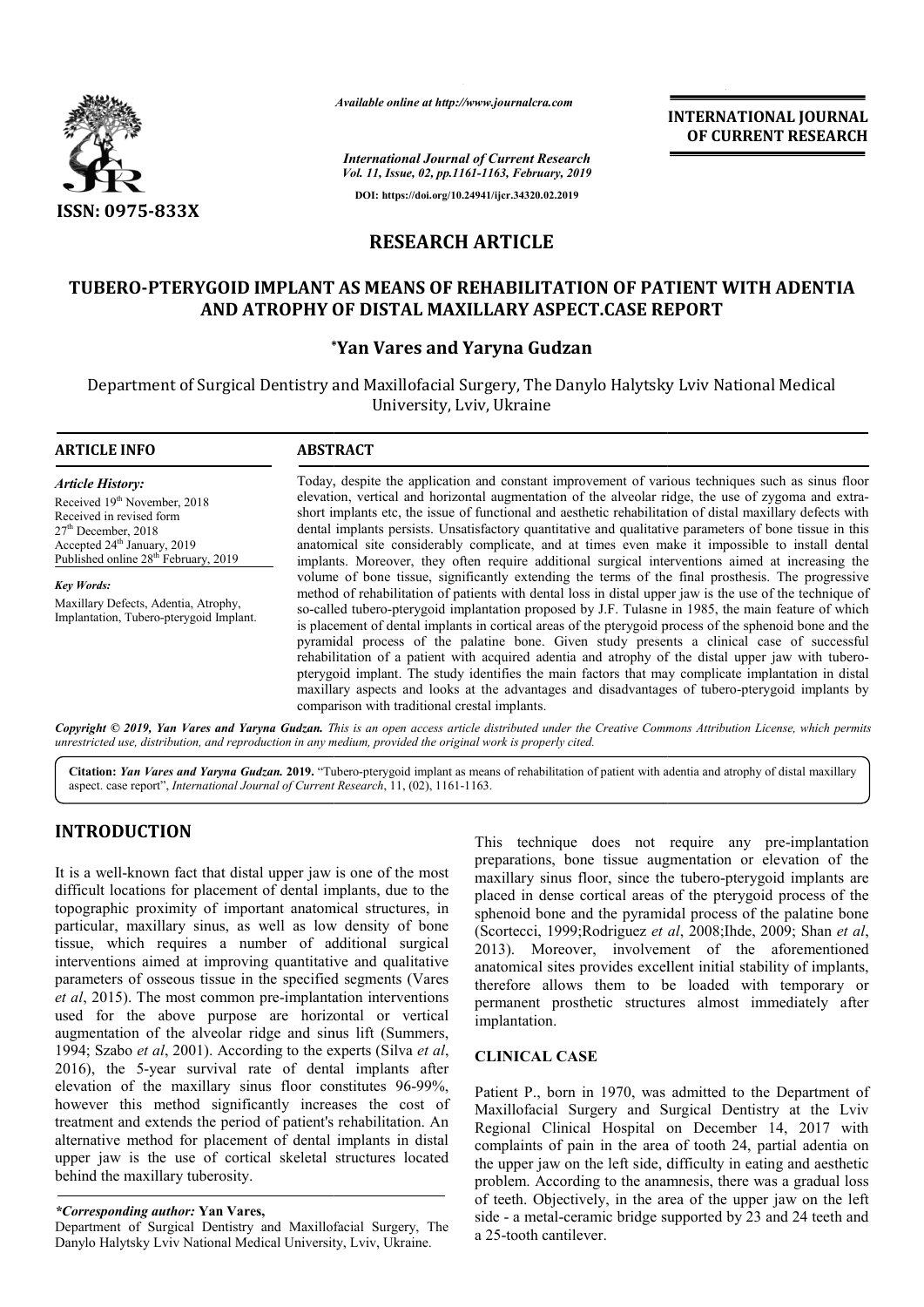The bridge prosthesis was made 8 years before the case, its current fixation was found unsatisfactory. Cone Cone-beam computed tomography of the maxilla revealed some periapical changes in the projection of the root of tooth 24, the defect of the maxillary dentition in the form of the absence of 25,26,27,28 teeth (Fig. 1). The height of the alveolar ridge bone tissue in the projection of the indicated teeth was 4,2,2 and 5 mm respectively. For the purpose of prosthetic rehabilitation, we recommended the following: extraction of tooth 24, sinus floor elevation on the left side, followed by rehabilitation, we recommended the following: extraction of tooth 24, sinus floor elevation on the left side, followed by (after 8-10 months) installation of 3 two-stage cylindrical dental implants in the area of missing 25.26,27 teeth; after 6 6-8 months: installation of implant-supported metal-ceramic bridge prosthesis. As an alternative treatment plan, it was proposed to remove tooth 24, to install 3 cortical (strategic) implants, namely, 2 compression screw implants anteriorly to the maxillary sinus in the projection of teeth 24,25 and a tuberopterygoid implant as a distal support posteriorly to the maxillary sinus. In this case a sinus floor elevation was not required and implants could be immediately loaded with temporary metal-acrylic bridge prosthesis. Considering the possibility of immediate restoration of functional and aesthetic status under the conditions of use of cortical implants, the patient preferred the latter.

According to the principles of bioethics, the patient was informed about the advantages and disadvantages of the method, access and course of the operation, the feasibility of preoperative preparation and local anesthesia, and signed a written consent for surgical treatment. On 16.12.2017 under local anesthesia, with pre-medication, extraction of the root of tooth 24 was performed. Implants were placed in the maxilla on the left side, in the area of missing 23,24,27 teeth (Figure 2). As a distal support, a tubero-pterygoid implant TPG Dental AG, Switzerland) with a diameter of 4.1 mm and a length of 19 mm was used. In front of the maxillary sinus an implant TPG® (Ihde Dental AG, Switzerland) with a diameter of 4.1 mm and a length of 8 mm in the projection of the missing tooth 25 and a compression screw implant KOS X (Ihde Dental AG, Switzerland) with a diameter of 3.7 and a length of 15 mm were installed. Immobilization of the mucoperiosteal flap and wound suturing with Glycolon® 4.0 (Resorba, Germany) were performed. After suturing the wound, the transfers were used for transfer molding; the silicone mass Speedex (Coltene, Switzerland) was used for silicone mass Speedex (Coltene, Switzerland) was used for impressions/working cast to make a temporary metal-acrylic bridge. In the postoperative period, the patient was administered an antibacterial (Dalacin C 300 mg 3 times a day for 3 days), anti-edema (Dexamethasone 4 mg 2 times daily for 2 days) and analgesic (Dexalgin 0.25 mg if needed) therapy and oral rinsing with chlorhexidine solution. porary metal-acrylic bridge prosthesis. Considering the<br>sibility of immediate restoration of functional and aesthetic<br>us under the conditions of use of cortical implants, the<br>ent preferred the latter.<br>ording to the princip

#### **RESULTS**

In the early postoperative period, complications were not detected. There was a slight swelling and hyperemia of the mucous membrane in the vicinity of the surgical wound the day after implantation. Given the volume of surgery, the patient consumed soft and liquid meals within 3 days after the operation, in order to prevent functional loading of the upper jaw and postoperative wound. Five days after the operation, jaw and postoperative wound. Five days after the operation, the sutures were removed and a temporary metal-acrylic bridge prosthesis with combined fixation - a screw on the TPG implants and a cement on the KOS $\otimes$  X implant (Figure 3) was installed.



**Fig. 1. CT image, patient P., 1970. 1970. Diagnosis: "Periodontitis 24. Partial adenia of the distal distal upper jaw on the left side"**



**Fig.2. Intraoral image of the patient P. Tooth 24 extraction. Installation of cortical implants in the projection of teeth 24,25,28**



**Fig.** 3. Intraoral image. Installation of the temporary metal**acrylic cement-and-screw retained bridge, implant-supported, 5 days after the surgery**



**Fig. 4 Orthopantomogram image, image, 8 months after surgery. Bicortical fixation of 3 implants No maxillary sinus complications**